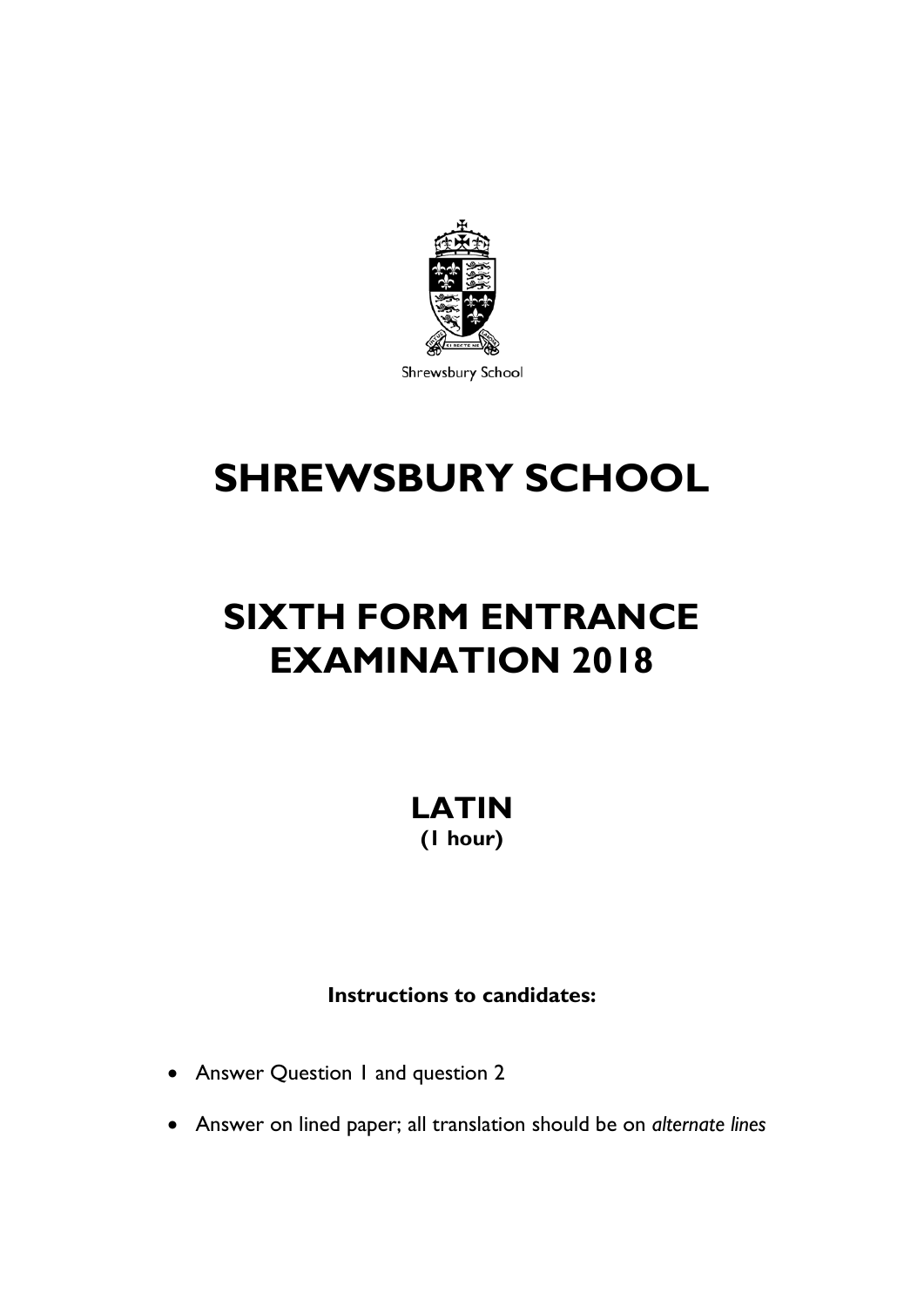#### 1. Translate this passage into English; *write your translation on alternate lines.*

*Cicero asks Sulpicius Rufus, military commander in the Roman province of Illyricum, to look out for a runaway slave who has literary tastes...*

servum habeo, Dionysium nomine, qui meam **bibliothecam pretiosissimam administravit**, multis **libris** ablatis, putabat me se puniturum esse; fugit igitur; credo eum in provincia tua iam esse. nam M. Bolanus, amicus meus, eum **nuper** vidit; sed postquam Dionsysius ei dixit se libertum esse, ei credidit. si tu mihi hunc servum tradideris, laetissimus ero. res ipsa parva est, sed **dolor** mihi est magnus. Bolanus tibi dicet ubi sit et quid **fieri** possit. ego, si hominem per te **recipavero,** putabo me donum magnum a te accepisse.

#### **Vocabulary**

| biblioteca – ae fl | library                  |
|--------------------|--------------------------|
| pretiossimus-a-um  | from pretiosus, precious |
| administro I       | look after               |
| liber-libri m2     | book                     |
| nuper              | recently                 |
| dolor-oris m3      | pain                     |
| fieri              | to be done               |
| reciperare         | recover, get back        |

 $[40$  marks]